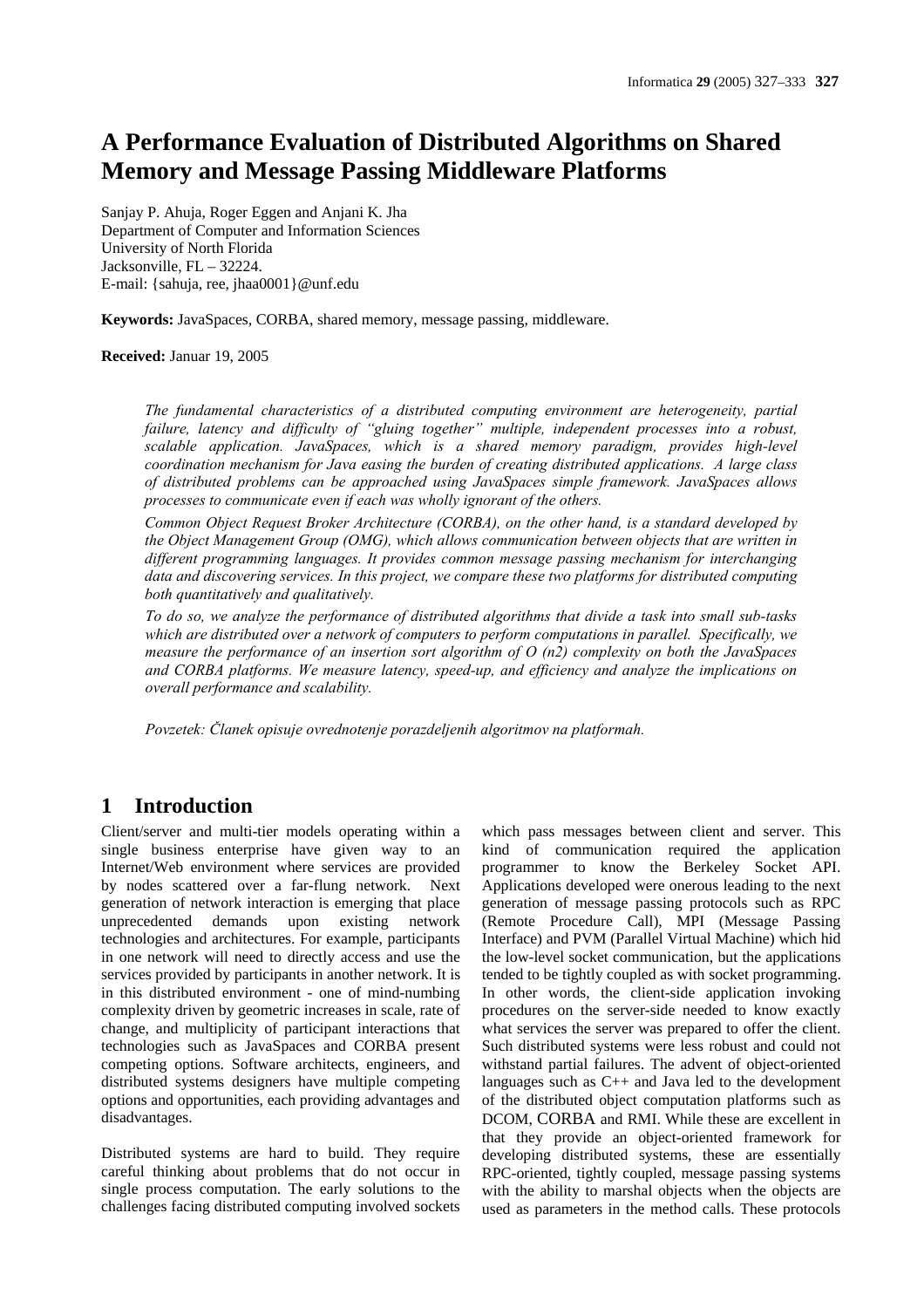left the task of object persistence and recovery from partial failure to the developers and the application designers [8]. This has led to the development of the JavaSpaces model by the Java Development community, which is essentially a loosely coupled virtual shared memory model for distributed system development.

JavaSpaces technology is a simple, expressive, and powerful tool that eases the burden of creating distributed applications. Processes are loosely coupled; communicating and synchronizing their activities using a persistent object store called a space, rather than through direct communication [1]. CORBA on the other hand allows communication between objects that are written in different programming languages. CORBA is an open, vendor-independent architecture and infrastructure for distributed object technology. CORBA standards define a common message passing mechanism for interchanging data and discovering services. It is widely used today as the basis for many mission-critical software applications. Objects do not talk directly to each other; they always use an object request broker (ORB) to find out information and activating any requested services. CORBA technology uses an Interface Definition Language (IDL) to specify the signatures of the messages and the types of the data objects can send and understand [2]. These technologies introduce a new paradigm for developing distributed applications that are loosely coupled, dynamically and naturally scalable, and fault tolerant.

For evaluating JavaSpaces and CORBA technologies both quantitatively and non-quantitatively, we have chosen a distributed, parallel application to provide data to determine the performance of the two technologies under various load conditions. We have implemented an application that sorts a large array of positive integers by partitioning the sort space into smaller components (smaller arrays) and dropping each such smaller "job" into the shared memory space and then each worker application, which was free, would pick up the job, do the sorting, drop off the result back into the shared memory space. Then the main thread would merge the individually sorted jobs into the proper overall order. On another dimension, we also increase the number of workers, or processors, to measure the performance of the applications developed in JavaSpaces and CORBA under these varying and increasing load conditions. The hardware platforms for both implementations are identical.

The remainder of this paper is organized as follows. Section 2 discusses JavaSpaces technology and GigaSpaces platform, while section 3 discusses CORBA and the ORBacus platform by Iona Technologies. Section 4 discusses the result of our experiments to evaluate the performance of GigaSpaces and ORBacus. In section 5 we discuss our conclusions and future scope of this research.

# **2 JavaSpaces**

# **2.1 JavaSpaces and the Shared Memory Model – A Historical Perspective**

The distributed shared memory model is described by Tam et al in [11]. Hosts in a distributed system visualize the disjoint memory spaces as a common memory space through which they can communicate. The Linda parallel programming environment, described by Gelernter et al in [13, 14], began as a Yale University research project. Communication between processors is handled through a tuple-space where processors post and read messages. The tuple-space concept is basically an abstraction of distributed shared memory, with one important difference: tuple-spaces are associative. Since everyone shares the tuple space, the "look and feel" a developer gets is somewhat similar to that of the sharedmemory worldview. On the other hand, the posting and reading of tuples is similar to the sending and receiving of messages in a message-passing system. Unlike shared memory systems and like RPC systems, data must be copied between the individual processes and the tuple space. An advantage of this approach is that processing elements can enter and leave the computation pool at will, without announcing their arrival or departure. Processing elements do not send to or receive from specific nodes. Like hardware shared memory systems, and unlike message passing systems, shared data is accessed directly and anonymously by each process, and processes do not communicate directly with one another. Tuples are written into the tuple space with an *out* operation, are removed with an *in*, and are read without being removed with an *rd*. For an *in* or *rd*, the tuple accessed in tuple space must match the tuple provided with the command. The number and types of fields must be identical. A value must match an identical value. A variable in either must match a value in the other. A variable will not match a variable. The *in* or *rd* will block until there is a matching tuple in tuple space. Jini/Javaspaces developed by Sun Microsystems was modeled after the Linda concept and is essentially a loosely coupled virtual shared memory model for distributed system development in Java.

JavaSpaces technology is a simple, expressive, and powerful tool that eases the burden of creating distributed applications. Processes are loosely coupled; communicating and synchronizing their activities using a persistent object store called a space, rather than through direct communication [12]. In essence, JavaSpaces is a Java-optimized version of the original C-based tuplespaces. The major advantage of JavaSpaces over Linda is the Java Virtual Machine (JVM). Linda had many crossplatform obstacles but JavaSpaces runs in a JVM and hence is platform independent [10].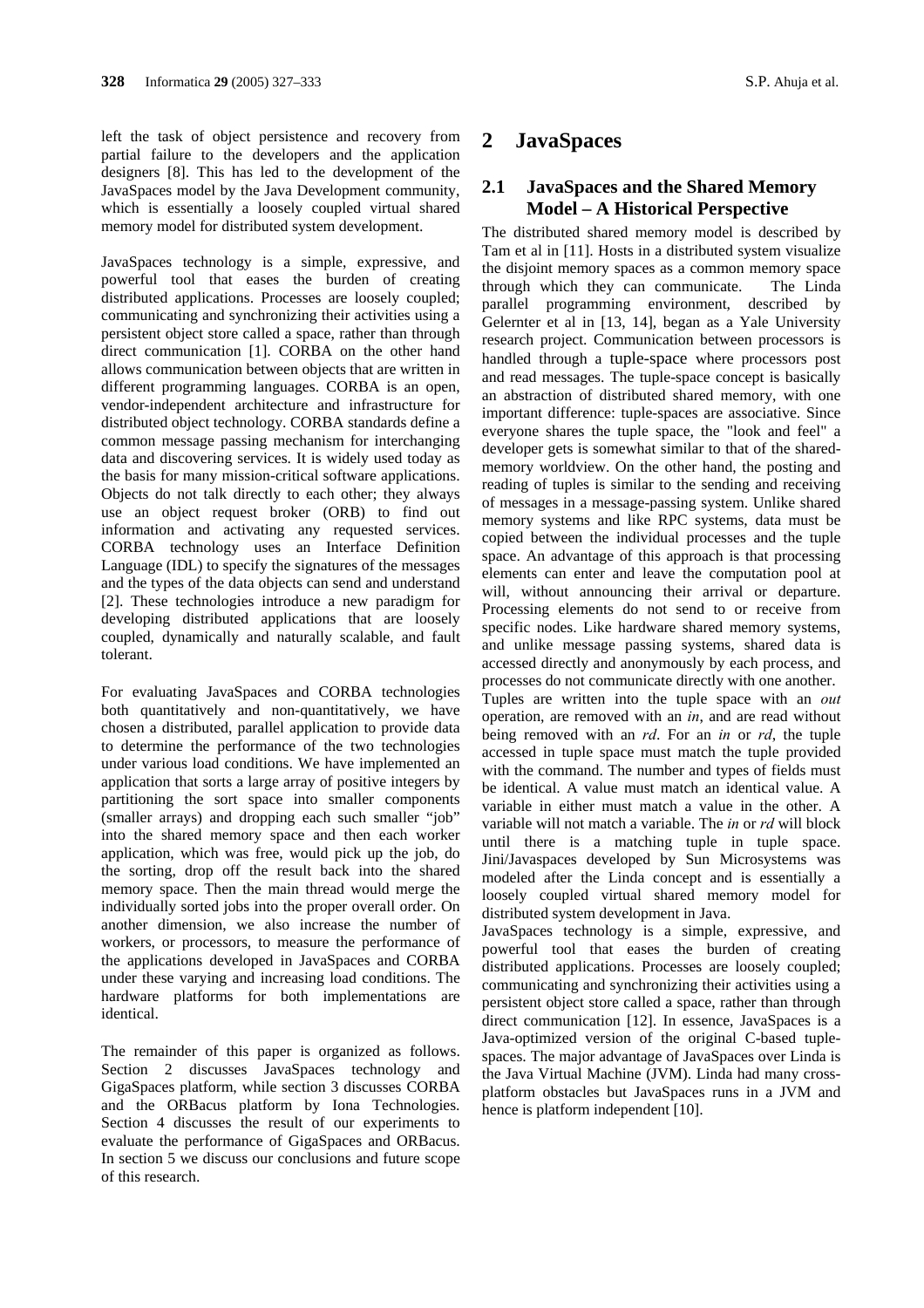### **2.2 JavaSpaces - A New Distributed Computing Model**

Building distributed applications with conventional network tools usually entails passing messages between processes or invoking methods on remote objects. In JavaSpaces applications, in contrast, processes don't communicate directly, but instead coordinate their activities by exchanging objects through a *space,* or shared memory [3, 9]. JavaSpaces is a specification developed by SUN Microsystems that presents a model of interaction between (mostly) Java applications. Applications seek to exchange information in an asynchronous but transactional-secure manner and can use a space to coordinate the exchange.



**Figure 1**: Flow of Objects between JavaSpaces [10]

Figure 1 depicts several applications (the Duke images) interacting with two spaces [10]. Each application can write objects (called Entries) to a space, read objects from a space, and take objects from a space (take means read+delete). In addition, applications may express interest in special entries arriving at a space by registering for notifications. The JavaSpaces API is very simple and elegant, and it provides software developers with a simple and effective tool to solve coordination problems in distributed systems, especially areas like parallel processing and distributed persistence. The developer can design the solution as a flow of objects rather than a traditional request/reply message based scenario. Combined with the fact that JavaSpaces is a Jini service, thus inheriting the dynamic nature of Jini, JavaSpaces is a good model for programming highly dynamic distributed applications.

The JavaSpaces API consists of four main method types:

- · Write() writes an entry to a space.
- · Read() reads an entry from a space.
- · Take() reads an entry and deletes it from a space.

· Notify()- registers interest in entries arriving at a space. In addition, the API enables JavaSpaces clients (applications) to provide optimization hints to the space implementation (the method snapshot()).

This minimal set of APIs reduces the learning curve of developers and encourages them to adopt the technology quickly. JavaSpaces enable full use of transactions, leveraging the default semantic of Jini Distributed Transactions model. This enables developers to build transactional-secure distributed applications using JavaSpaces as a coordination mechanism. The APIs themselves provide non-blocking versions, where a read() or take() operation may take a maximum timeout to wait before returning to the caller. This is very important for applications that cannot permit themselves to block for a long time or in the case that the space itself is in some kind of a deadlock. JavaSpaces also make extensive use of Jini leases, as it mandates that entries in the space be leased and thus, expire at a certain time unless renewed by a client. This prevents out-of-date entries, and saves the need for manual cleanup administration work [1].

#### **2.3 GigaSpaces**

GigaSpaces Technologies has built an industrial-strength JavaSpaces implementation. This implementation is called "the GigaSpaces platform", or "GigaSpaces" in short. We selected GigaSpaces because it is freely available for evaluation. GigaSpaces is a 100% conforming and a 100% pure Java implementation of the JavaSpaces specification. Moreover, GigaSpaces blends naturally with SUNs' implementation of the Jini API.

The application accesses the space API through a space proxy, which is embedded in the application JVM. This proxy is usually obtained by a lookup in a directory service, like a Jini Lookup service or a JNDI name space. The space proxy communicates with the server-side part of the space, which holds most of the logic and data of the space. The space itself may be an in-memory space or a persistent space. An in-memory space holds all its data in virtual memory. This results in fast access. However, memory spaces are bounded by the amount of virtual memory in the system, and are vulnerable to server crashes. A persistent space uses a DBMS backend to persist its data, while still caching some of the data in memory. Persistent spaces do not lose data as a result of server reboots/crashes and can hold a large amount of data. The server-side part of the space is shared among all applications that refer to the same logical space. This is how different applications can share and exchange information through the space. A GigaSpaces Container is a service that can contain and manage several spaces in one JVM. Spaces in the same container share resources in order to reduce resource consumption. The container is also responsible of registering spaces to directory services in the environment. A GigaSpaces Server can launch several services such as the HTTP Service, Transaction Service, Lookup Service and GigaSpaces Container. This is a single point of configuration for launching several services in a single physical process [4].

# **3 CORBA**

### **3.1 Background**

The early solutions to the challenges facing distributed computing involved message passing using sockets that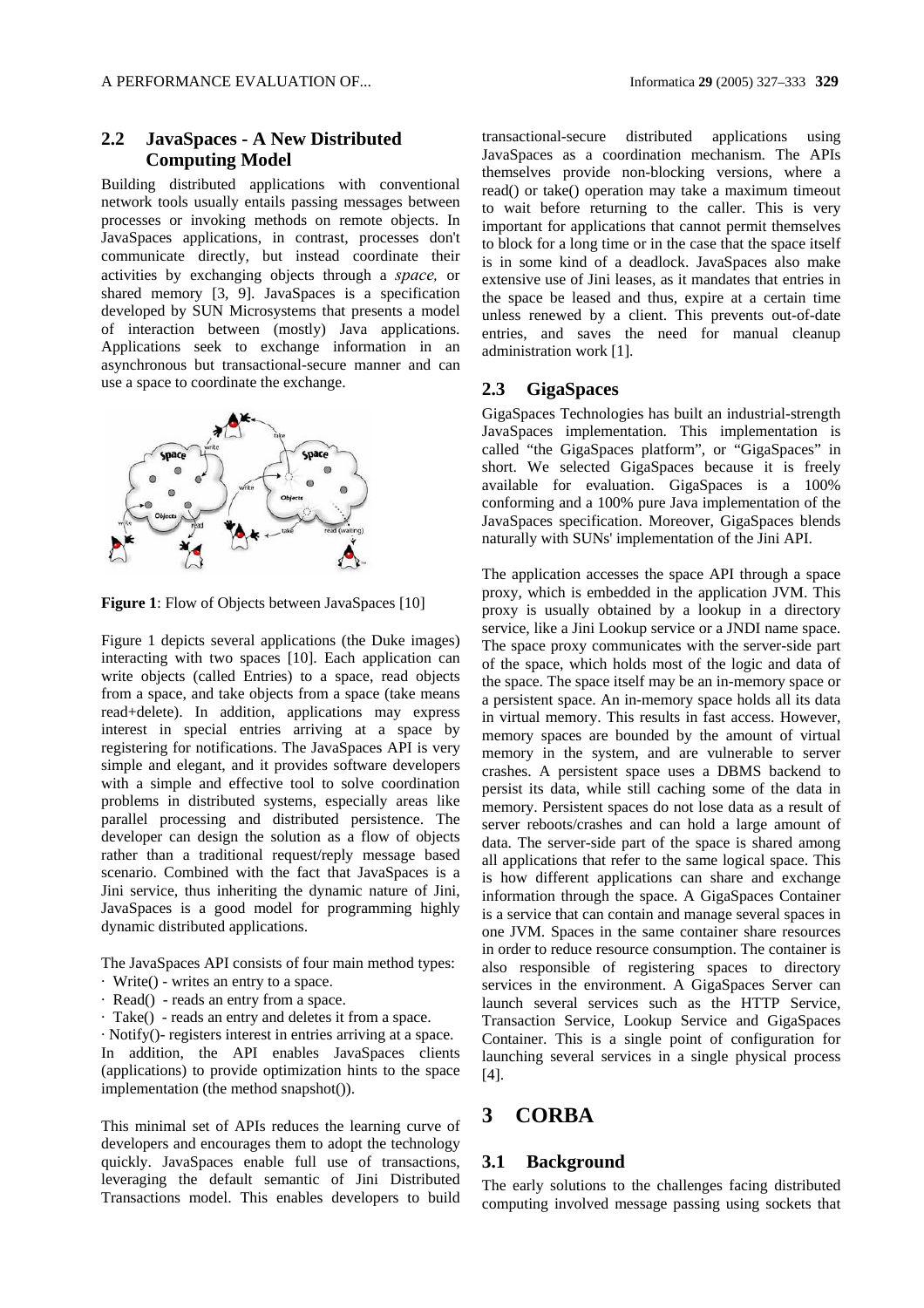pass messages between client and server. This kind of communication required the application programmer to know the Berkeley Socket API. Applications developed were onerous leading to the next generation of message passing protocols such as RPC which hid the low-level socket communication, but the applications tended to be tightly coupled as with socket programming. In other words, the client-side application invoking procedures on the server-side needed to know exactly what services the server was prepared to offer the client. Such distributed systems were less robust and could not withstand partial failures. The literature contains a good description of remote procedure calls. Birrel and Nelson in [15] describe the implementation of RPC and Tay et al in [16] provide a good survey of remote procedure calls. The advent of object-oriented languages such as C++ and Java led to the development of the distributed object computation platforms such as DCOM [17], CORBA [18], and RMI [19]. While these were excellent in that they provided an object-oriented framework for developing distributed systems, they were essentially RPC-oriented, tightly coupled, message passing systems with the ability to marshal objects when the objects are used as parameters in the method calls.

#### **3.2 The CORBA standard**

The Common Object Request Broker Architecture (CORBA) is a standard for transparent communication between applications objects [5]. The CORBA specification is developed by Object Management Group (OMG), which is a non-profit industry consortium. It allows a distributed, heterogeneous collection of objects to inter-operate. Part of CORBA standard is the Interface Definition Language (IDL), which is an implementation-independent language for describing the interface of remote objects. CORBA offers greater portability in that it isn't tied to one language, and as such, can integrate with legacy systems, as well as future languages that include support for CORBA.

CORBA applications are composed of objects, individual units of running software that combine functionality and data. There could be many instances of an object of a single type or only one instance. For each object type, we define an interface in OMG IDL. The interface is the syntax part of the contract that the server object offers to the clients that invoke it. Any client that wants to invoke an operation on the object must use this IDL interface to specify the operation it wants to perform and to marshal the arguments that it sends. When the invocation reaches the target object, the same interface definition is used there to unmarshal the arguments so that the object can perform the requested operation with them. The interface definition is then used to marshal the results for their trip back and to unmarshal them when they reach their destination. The IDL interface definition is independent of programming language, but maps to all of the popular programming languages via OMG standards. The separation of interface from implementation, enabled by OMG IDL, is the essence of CORBA - how it enables interoperability, with all of the transparencies we have mentioned. In contrast, the implementation of an object its running code, and its data - is hidden from the rest of the system (that is, encapsulated) behind a boundary that the client may not cross. Clients access objects only through their advertised interface, invoking only those operations that the object exposes through its IDL interface, with only those parameters (input and output) that are included in the invocation. Figure 2 shows how everything fits together, at least within a single process: Compile the IDL into client stubs and object skeletons.



Next, write the object and a client for it. Stubs and skeletons serve as proxies for clients and servers, respectively. Because IDL defines interfaces so strictly, the stub on the client side has no trouble meshing perfectly with the skeleton on the server side, even if the two are compiled into different programming languages, or even running on different ORBs from different vendors. In order to invoke the remote object instance, the client first obtains its object reference using Trader service or naming service. The client knows the type of object it is invoking and the client stub and object skeleton are generated from the same IDL. Although the ORB can tell from the object reference that the target object is remote, the client cannot.

#### **3.3 ORBacus**

ORBacus is a mature CORBA product that has been deployed around the world in mission critical systems. ORBacus is 'CORBA 2.5 compliant' and is designed for rapid development, deployment and support in the language of our choice C++ or Java; its small footprint allows it to be easily embedded into memory-constrained applications [6]. We chose ORBacus for evaluation, as it is freely available for evaluation and is an industry grade CORBA product.

# **4 Results**

#### **4.1 Overview**

We implemented a distributed, parallel insertion sort application because such an algorithm significantly exercises the CPU computationally. The insertion sort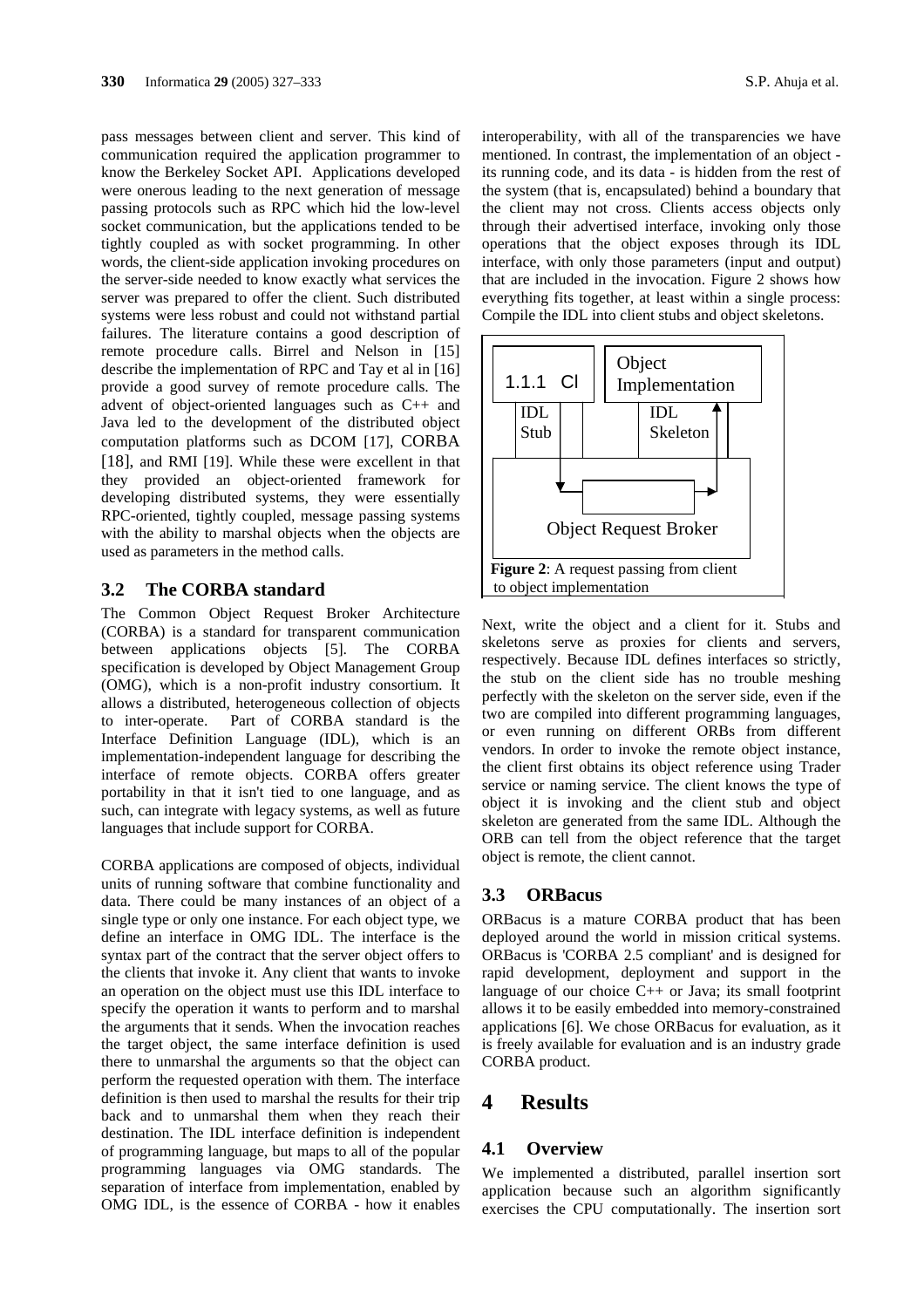

**Figure 3**: JavaSpaces response with varying processors and varying data size

**CORBA Response**



**Figure 4**: CORBA response with varying processors and varying data size

algorithm has a complexity of  $O(n^2)$ . This application sorts a very large array of positive integers by partitioning the sort space into smaller components (smaller arrays) and dropping each such smaller "job" into the shared memory space and then each worker application, which was free, picked up the job, do the sorting, drop off the result back into the shared memory space, and then the main thread puts back the individually sorted jobs into the proper overall order. The performance was measured by increasing the number of processors or servers as well as increasing the

|                                          | JavaSpaces<br>No. of workers |       |       |         |  |  |
|------------------------------------------|------------------------------|-------|-------|---------|--|--|
| Input                                    | $P = 1$                      | $P=2$ | $P=4$ | $P = 8$ |  |  |
| <b>Size</b>                              |                              |       |       |         |  |  |
| 8K                                       | 4636                         | 3726  | 3451  | 3573    |  |  |
| 16K                                      | 10744                        | 6701  | 4898  | 4465    |  |  |
| 32K                                      | 34223 17529                  |       | 10459 | 7488    |  |  |
| 64K                                      | 128508 47488                 |       | 20003 | 12056   |  |  |
| <b>Table 1: JavaSpaces Response time</b> |                              |       |       |         |  |  |

| CORBA (No. of workers) |                  |       |       |         |  |  |
|------------------------|------------------|-------|-------|---------|--|--|
| Input                  | $P=1$            | $P=2$ | $P=4$ | $P = 8$ |  |  |
| <b>Size</b>            |                  |       |       |         |  |  |
| 8K                     | 7947             | 6438  | 5941  | 6399    |  |  |
| 16K                    | 14747            | 8839  | 7395  | 7263    |  |  |
|                        | 32K 39599 18816  |       | 11097 | 9282    |  |  |
|                        | 64K 139199 66365 |       | 35280 | 20119   |  |  |
|                        |                  |       |       |         |  |  |

**Table 2**: CORBA Response time

problem size by increasing the size of the array that needed sorting. Implementing the same application using JavaSpaces and CORBA allowed comparison of performance, ease of development and maintenance, and portability across platforms between two technologies.

#### **4.2 Hardware**

The hardware for this project consists of a cluster of homogeneous workstations all running RedHat Linux v7.2. The machine are all Intel based PCs consisting of single 500 MHz processors connected by 100 megabit fast Ethernet.

#### **4.3 Software**

The software for the project consists of Java<sup>TM</sup> 2 Runtime environment, Standard Edition version 1.3.1. We used Java language for coding for the entire application to keep variables in performance evaluation to a minimum. We used GigaSpaces3.0 an implementation of JavaSpaces, and ORBACUS 4.1.2, an implementation of CORBA.

## **4.4 Testing**

We ran a series of executions for both the architectures by changing parameters for each run. We used 8K, 16K, 32K and 64K integers, which were randomly generated and used 1, 2, 4 and 8 workers/servers. The data was distributed so as each server has access to same amount of data. The servers do all the work while the client only distributes and collects data. All the executions were run under similar conditions for both the technologies. We ran our measurements when the load on network and servers was at a minimum. Table 1 summarizes the data obtained from the experiments for JavaSpaces.

Figure 3 is a graph of the response time with increasing sort work and number of workers for JavaSpaces implementation. Figure 4 is a graph of the response time with increasing sort work and number of workers for the CORBA implementation. Table 2 summarizes this data in table format.

Speed-up is defined as ratio of time taken to sort the same work using one worker to time taken by using more than one worker.

Figures 5 and 6 are graphs of the speed-up for JavaSpaces and CORBA respectively. Comparing figures 5 and 6, we derive that we have improved speed-up when processing large amount of sort data. We also observe that we have better speed-up in JavaSpaces.

The mean response time graph is shown in Figure 7 where each pair of the mean response time is compared at the 0.05 level, i.e., differences are due to chance only 5% of the time. From Figure 7 we observe that for each data size, CORBA takes significantly longer than JavaSpaces. The difference is the same for all data sizes.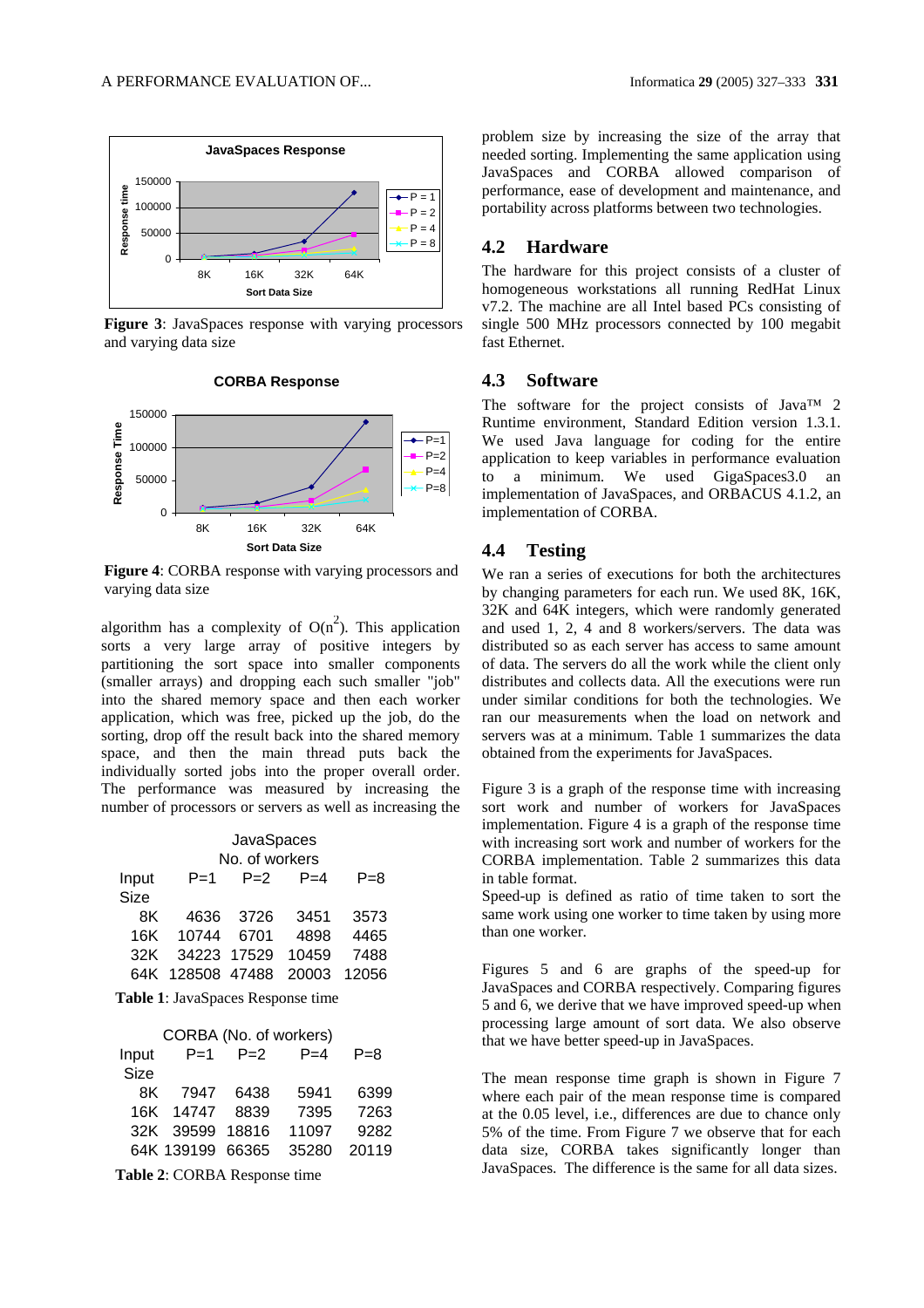We also observed that when we employed two workers CORBA is significantly higher in response time than JavaSpaces for all but input data size of 32K, where there is no significant difference. The difference is higher in data size 64K. We have similar observations as above when we have four workers. CORBA is significantly higher in response time than JavaSpaces in all data sizes except 32K, where there is no difference. The difference is higher in data size of 64K. For eight workers CORBA is significantly higher in response time for all data sizes. The difference is higher in data sets of 64K.

# **5 Conclusions**

GigaSpaces, the JavaSpaces implementation, consistently outperformed ORBacus, the CORBA implementation, in terms of response time on both the parameters - size of the problem and number of processors deployed to work as workers/servers. Hence we conclude from the observed data that distributed parallel algorithms of master-worker pattern may be able to perform more efficiently when developed using the JavaSpaces platform. CORBA is language neutral and thousands of sites rely on CORBA for enterprise, Internet-based, and other computing. Both CORBA and JavaSpaces architectures provide tremendous benefits in terms of fault-tolerance and scalability. In terms of ease of use and implementation of the two technologies, implementation of JavaSpaces was easier than CORBA.



**JavaSpaces Speed-Up**

**Figure 5**: JavaSpaces speed-up

#### **CORBA Speed-Up**



**Figure 6**: CORBA speed-up



**Figure 7**: Mean response time for P=1 for JavaSpaces and CORBA

GigaSpaces platform already provides most of the implementation details and from an application programmer's perspective; there are only five commands to learn. We did face some challenges in implementing JavaSpaces due to its increased security considerations that is in-built within the JavaSpaces and its underlying Jini technologies and GigaSpaces platform. JavaSpaces does have the limitation that it can be only implemented on the Java platform supporting Jini architecture. In comparison, implementation of CORBA platform is harder due to much-detailed standards that developers must adhere.

### **References**

- [1] Freeman, E., Hupfer, S., Ken Arnold, "JavaSpaces Principles, Patterns, and Practice", Addison Wesley, 1999, pp. 4-16.
- [2] http://www.capescience.com/resources/
- [3] http://www.artima.com/jini/
- [4] http://www.gigaspaces.com/download/GigaSpaces WhitePaper.pdf
- [5] http://www.omg.org/technology/documents/formal/
- [6] http://www.orbacus.com/support/new\_site/pdf/Orba cusWP.pdf
- [7] Triola, Mario F., "Essentials of Statistics", Addison Wesley, 1999, pp. 4-16.
- [8] JavaSpaces Service Specification http:// www.sun.com/software/jini/specs/js1\_1.pdf
- [9] Teo, Y.M., Ng, Y. K, Onggo, B.S.S., "Conservative Simulation Using Distributed-Shared Memory", Proceedings of the 16<sup>th</sup> Workshop of Parallel and Distributed Simulation. May 2002.
- [10] http://java.sun.com/developer/Books/JavaSpaces/int roduction.html
- [11] Tam, M., Smith, J., Farber, D., "A Taxonomybased Comparison of Several Distributed Shared